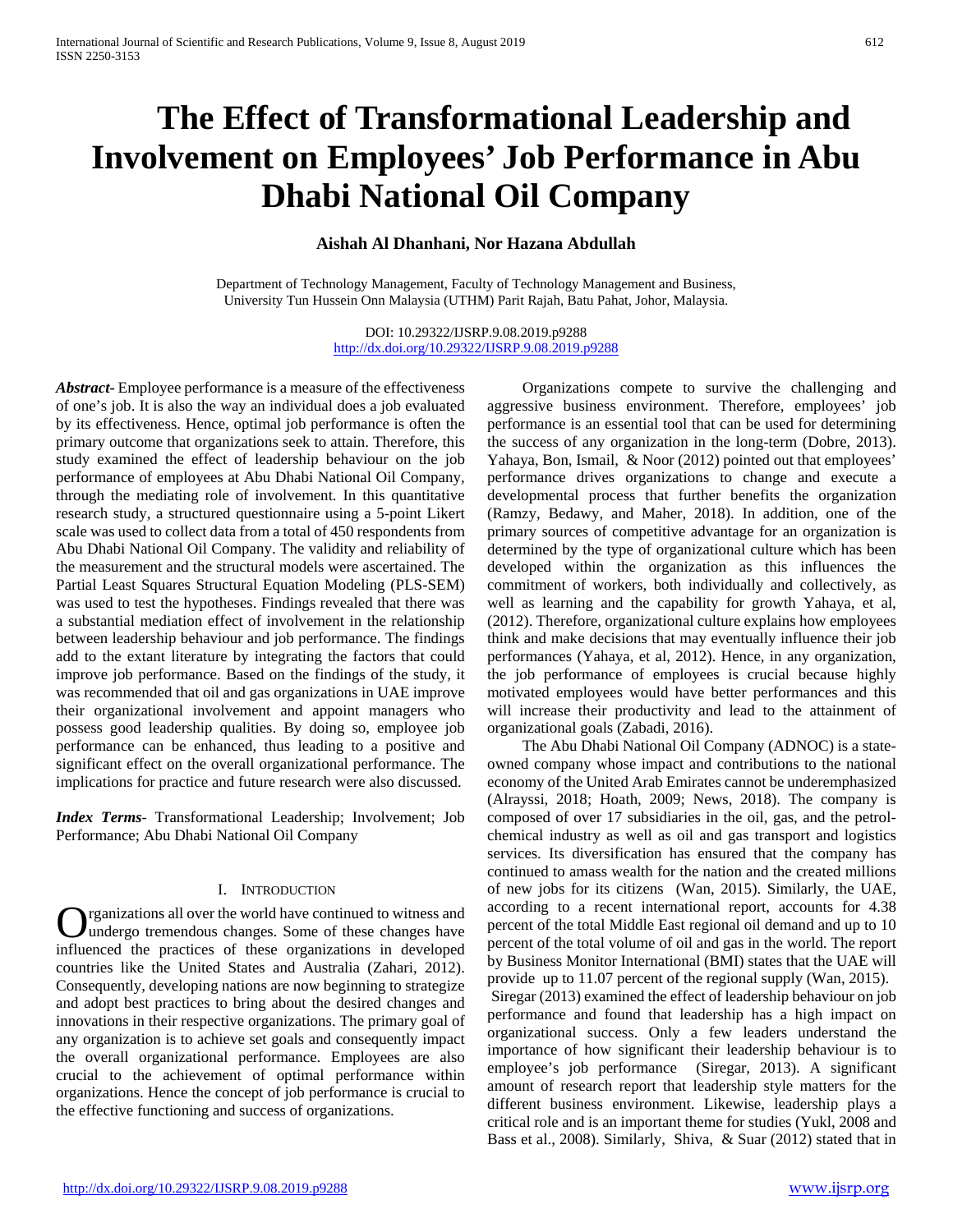service and product-oriented industries exhibit significant differences in leadership behaviour. In other words, the behaviours and attitudes of a leader vary from one organization to another (Shiva, 2012). The job performance of employees, whether positive or negative depends on the type of leadership style used within the organization (Muthuveloo et al., 2014). Hence, employees need to be happy and driven in order for their job performance to be positively increased.

 An analysis of studies conducted in Arabic countries revealed that there is an overwhelming lack of insights regarding leadership styles and a leader`s communication competence (Obasan Kehinde & Hassan Banjo, 2014). Negussie, & Demissie, (2013) for instance, suggested that it was important to investigate the transformational leadership theory in a variety of countries as well as cultural contexts. He added that the results from western research studies might be useful when applied to the Middle Eastern countries. However, it has been revealed that the behaviour and views of people with certain values have an impact on their general environments based on their cultural background. Thus, there seems to be a gap in the literature regarding studies that have examined the mediating effects of organizational culture in the associations between leadership behaviour and employee job performance in the UAE (Negussie, & Demissie, 2013).

 The underlying importance of leadership behaviour to developing optimal performances within organizations has mandated the need to understand the intricacies and factors that mediate such relationship, especially in oil and gas settings. The relationship between leadership and job performance in the literature is well researched. However, there exist a lack of studies in the extant literature that has examined the underlying role of some mediating factors in the relationship between employee performance and leadership (Kehoe and Wright, (2013). However, only one study was found that examined the potential associations between organizational justice, organizational commitment (employee loyalty), and job performance in the UAE (Suliman and Al Kathairi, 2012). Furthermore, Suliman and Al Kathairi, (2012), using a sample of 500 employees from three government organizations in the UAE investigated the link between organizational justice, organizational commitment (employee loyalty), and job performance. Findings from the study revealed that organizational justice (procedural and interactional) was positively and significantly correlated with affective and continuance commitment as well as job performance. Findings from the study also revealed that affective and continuance commitment moderated the high effects of job performance.

 Given the crucially of transformational leadership to developing high job performance, it becomes critical that research study investigates the mediating effect of some organizational construct in the relationship between transformational leadership and job performance. In recent years, job involvement has been studied enormously, and more attention has been paid to the relationship between organizational culture and some underlying variables such as productivity, organizational structure, the leadership of style, efficiency, and effectiveness. However, to the knowledge of the researcher, no study had been conducted to investigate the indirect effect of job involvement on employee's job performance, particularly in the oil and gas sectors (Khademfar & Amiri, 2013). Given this identified gap in the literature, this study hence sought to examine the potential direct and indirect associations between transformational leadership and employee job performance using job involvement as a mediating variable (Khademfar & Amiri, 2013).

# II. LITERATURE REVIEW

# **1.1 Job performance**

 Performance is a unique construct; it describes the overall output of an individual, resource or system. It can also be referred to as the standard to which someone or something performs a given task. In other words, "it is the accomplishment of a given task measured against pre-set standards of accuracy, completeness, cost, and speed" (Business Dictionary Online, 2010). In the views of Mathis and Jackson (2011) performance is described as a function of; (1) the quantity of outputs (2) the quality of outputs (3) the timeliness of outputs (4) presence or attendance on the job (4) the efficiency of the work completed and (5) the effectiveness of the work completed. Hence, employee job performance is a measure of the timely, effective and efficient completion of assigned tasks from leaders that are achieved with little or no persuasion, rather with high motivation and willingness to meet and complete such assigned tasks. Hence, employee performance is a measure of the effectiveness of one's job. It is also the way an individual does a job evaluated by its effectiveness (Encarta, 2009). Performance is considered an extremely important standard that relates to an organization's outcome and success. It is measured by key concepts such as overall input and productivity on the job. According to Campbell et al. (1993) performance is an individual level construct, that is; it is something an individual does. Performance is also the extent to which an individual carries out an assignment or task. In order words, it refers to the degree of accomplishment of the task that makes up an employee's job requirements (Casio, 1992).

# **1.2 Transformational Leadership**

 According to Bass, transformational leaders display four leadership behaviours which allow followers to exceed self-hobby and carry out a task beyond expectations; these attributes are; idealized influence, intellectual stimulation, inspirational motivation and individualized consideration (Choi et al., 2016). Primarily, idealized influence is the ability of the leader to act as a role model and gain the trust and appreciation of his or her followers. It can also be described as the extent to which a leader gains acceptance among followers in the organization. Here, the leader prioritizes subordinates' needs more than their own needs and sells a vision that followers come to internalize (Amin, Shah and Tatlah, 2013). Idealized influence consists of two components: first, its effect on conduct, which is associated with the leader's behaviour, and secondly, its impact on attributes (Salter, Harris and McCormack, 2014).

 Inspirational motivation illustrates the extent to which a leader presents an image which inspires followers to commit to organizational goals and objectives. It consists of articulating a compelling vision and having vivid expectations that followers will acquire more than they ordinarily consider feasible and in the long run, realize that vision (Shaari, Salleh, & Hussin, 2015). Hence, these leaders provoke spirit among their followers, deliver clear expectations and willpower to achieve objectives as well as share a collective vision (Bass et al. 2006; Salter et al. 2014; Amin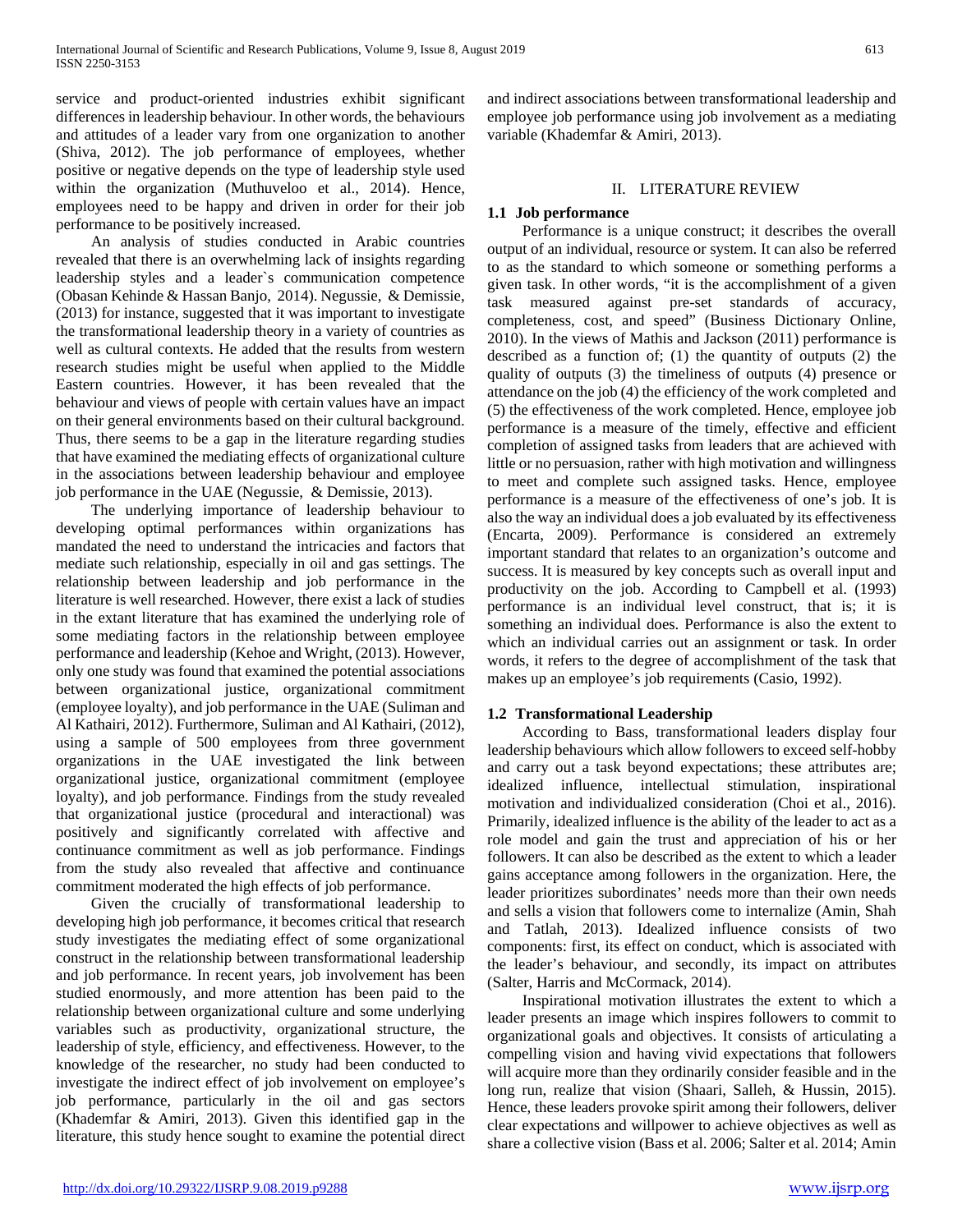et al. 2013). Bass (1991) mentioned that inspirational motivation is understood by means of how well a leader communicates his or her visions, using visual tools or aids, and helping others find meaning (Atkinson et al., 2011). Intellectual stimulation portrays the quality of a leader who encourages followers to innovate and challenge themselves. The leader tends to encourage his supporters to reframe challenges and take risks, to venture assumptions, and to discover new approaches of working and be creative. Here, the complaint of subordinates' errors is not endorsed (Salter et al., 2014; Amin et al., 2013). Bass (1991) mentioned that the magnitude of a leader' intellectual stimulation is identified by the leaders' ability to make subordinates reflect on new methods of carrying out work, as well as new methods of looking at tasks (Atkinson et al., 2011).

 Lastly, Individualized consideration symbolizes the extent to which a leader sympathizes with his followers' needs. For instance, it entails leaders spending time to educate and give nonpublic attention to each follower's wishes and improvement. In summary, (Bass, 1991) stated that this element is characterized by means of how nicely the leader encourages people to develop themselves, as well as the amount of meaningful feedback the leader provides to his/her subordinates and the manner by which the leader takes the time to place employees into a group (Atkinson et al., 2011). Furthermore, the point in which the goals of a business enterprise and the creative and discerning abilities of the leader are internalized, and subordinates acquire performances beyond expectations, can be described as transformational management (Gabel-Shemueli et al., 2019). Similarly, it can be described as a method of influencing foremost adjustments within the ideals, attitudes, and values of subordinates, for the purpose of enabling them to initiate a system characterized by self-boom and transformation. Transformational leaders, on the other hand, interact with subordinates while enriching environment at the same time thus allowing subordinates to realize hidden potentials for the mutual benefits of self- improvement and organizational performance (Hetland et al., 2018).

## **1.3 Involvement**

 Involvement seeks to recognize whether humans are aligned, engaged, and successful to growing personnel' potential to function under conditions of autonomy and setting value on working cooperatively towards commonplace dreams. It makes sure that human beings are aligned, engaged, and capable of performing any given assignment for the business enterprise intention. Involvement involves to the diploma to which organizations emphasize their makes a specialty of developing, informing, and concerning people, with the purpose of growing employee dedication. furthermore, effective businesses empower and engage their humans, build their organization round teams, and increase human capability at all degrees (Denison, Hooijberg, Lane, & Lief, 2012). From the involvement measurement, organizational participants experience a strong sense of belonging and therefore, are dedicated to their paintings. whilst the individuals in any respect levels of the company since they have got a few responsibilities for making choices as a way to affect their paintings and experience that their work is at once connected to the desires of the employer, this permits them to be extraordinarily concerned to the bureaucratic management structures. these will be consequential and the part of the -group in the organizations will have to rely on their willingness to contribute.

 Involvement within the Denison model is measured with 3 indexes: (i) Empowerment creates a sense of ownership and responsibility toward the organization where individuals have a sense of authority, initiative, and ability to manage their own work. (ii) Team orientation place value on teamwork toward the achievement of common goals. The organization relies on the collective effort of every individual in the organization to get work done and thus for which all employees feel mutually accountable. (iii) In order to remain competitive and meet the on-going business needs, Capability development excites the organization to continually invest in the development of the employees' skills. According to Wahyuningsih *et al.* (2019), organizations encourage organizational involvement by empowering people, building teams and developing employee's ability at all levels in the organization. Effective organizations empower and engage their employees, build their organization around teams, and increase human capability at all level (Denison et al., 2012).

#### **1.4 Research Theoretical Framework**

 A theoretical framework refers to the theory that a researcher chooses to guide researchers in their study. Thus, a theoretical framework is the application of a theory, or a set of concepts drawn from one and the same theory, to offer an explanation of an event, or shed some light on a particular phenomenon or research problem. Figure 1 presents research theoretical framework, which explains role of job involvement in the relationship between transformational leadership and job performance.



**Figure 1: Research Framework**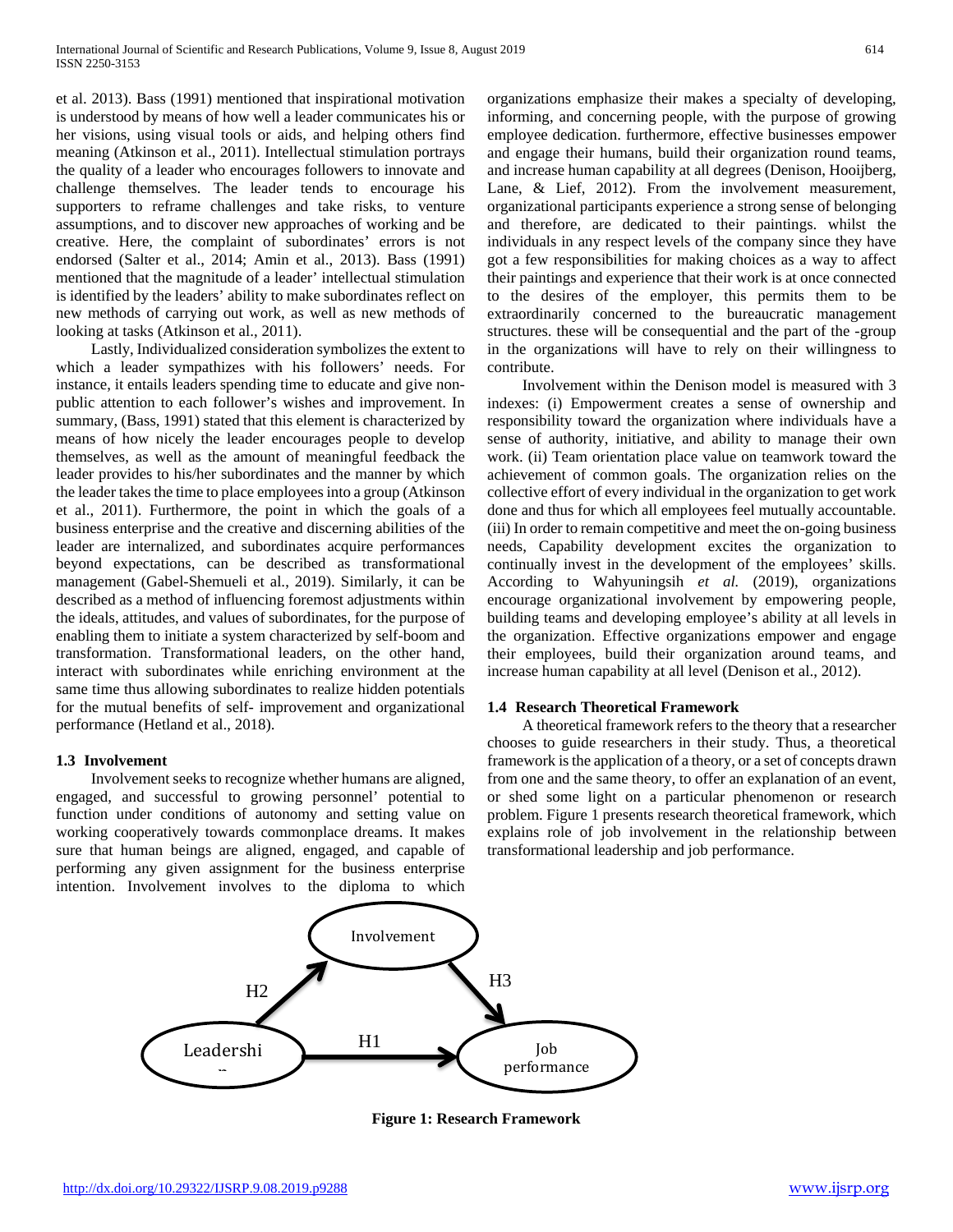### **2.4.1 Hypothesis**

Hence using the Abu Dhabi National Oil Company, it is hypothesized that;

 $H_1$ : There is a significant positive relationship between transformational leadership and Job performance.

H2: There is a significant positive relationship between involvement and Job performance.

 $H_3$ : There is a significant positive relationship between transformational leadership and involvement.

#### III. METHODOLOGY

#### **1.5 Data Collection**

 The research design for this study was explanatory with survey as main data collection technique. The selection of the research design was based on the nature of the research objectives that involved hypothesis testing and the need to observe the phenomenon in its natural setting. The study took place in Abu Dhabi National Oil Company among managerial level employees. Based on Krejcie and Morgan's (1970) sampling size table, a sample size of 538 was derived to get 95% confidence level. However, a total of 450 respondents were retrieved, accounting for 80.65% of response rate. After data cleaning, the researcher analyzed 450 completed questionnaires. According to Miller Miller (1983) a return rate ranged from 30% to 50% is common in social science studies surveys and can be accepted similarly, Hair,

Ringle, & Sarstedt (2011) stated that a return rate ranged from 50% to 80% is considered as good response rates. Hence, the validity and reliability of the measurement and the structural models were ascertained. Furthermore, the Partial Least Squares Structural Equation Modeling (PLS-SEM) was used to test the hypotheses.

#### **1.6 Instruments**

 Three established instruments which include leadership questionnaires, Involvement (organizational culture survey) and job performance questionnaire from Campbell (1990) were used in this study. Multifactor leadership questionnaire (MLQ) was used to measure transformational leadership style while Denison Organizational Culture Survey (DOCS) was adopted to measure the organizational culture which only used involvement in this study. Job performance is approached as a unidimensional construct using the Campbell (1990) job performance measures.

#### IV. RESULTS

 The accompanying subsections discuss the specific tests utilized for examining and validating the structural model in this study. The validity of the related structural model is evaluated by utilizing the coefficient of determination (R2), effect size (f2) assessment, path coefficients, discriminant validity and assessment of collinearity. Moreover, the related study also examines the mediation relationship that was proposed in the study.

|                 | Cronbach's | Composite   | Average Variance |
|-----------------|------------|-------------|------------------|
|                 | Alpha      | Reliability | Extracted (AVE)  |
| Involvement     | 0.809      | 0.862       | 0.513            |
| Job performance | 0.917      | 0.929       | 0.503            |
| Leadership      | 0.854      | 0.890       | 0.542            |

## **Table 1: Constructs Reliability and Validity**

 Table 1 clearly shows that all the Cronbach's alpha values are above 0.7, and that means the result is good and acceptable. If the value of any construct is below 0.7, if the Cronbach's alpha is below the margin and it should be look into. These Cronbach's alpha outcomes illustrate that our entire constructs indicators have very good reliability as shown in the Table above. In addition, all the constructs' indicators are averaging above 0.7. Item total correlation is the correlation of the item with the total of other items in the scale (Aimran et al., 2015).

|                 | Involvement | Job Performance | Leadership |
|-----------------|-------------|-----------------|------------|
| <b>IV10</b>     | 0.690       | 0.408           | 0.420      |
| IV2             | 0.678       | 0.406           | 0.241      |
| IV <sub>3</sub> | 0.586       | 0.238           | 0.348      |
| IV <sub>5</sub> | 0.701       | 0.271           | 0.188      |
| IV <sub>6</sub> | 0.774       | 0.514           | 0.413      |
| IV7             | 0.841       | 0.515           | 0.518      |
| JP10            | 0.437       | 0.692           | 0.626      |

## **Table 2: loading and Cross loading**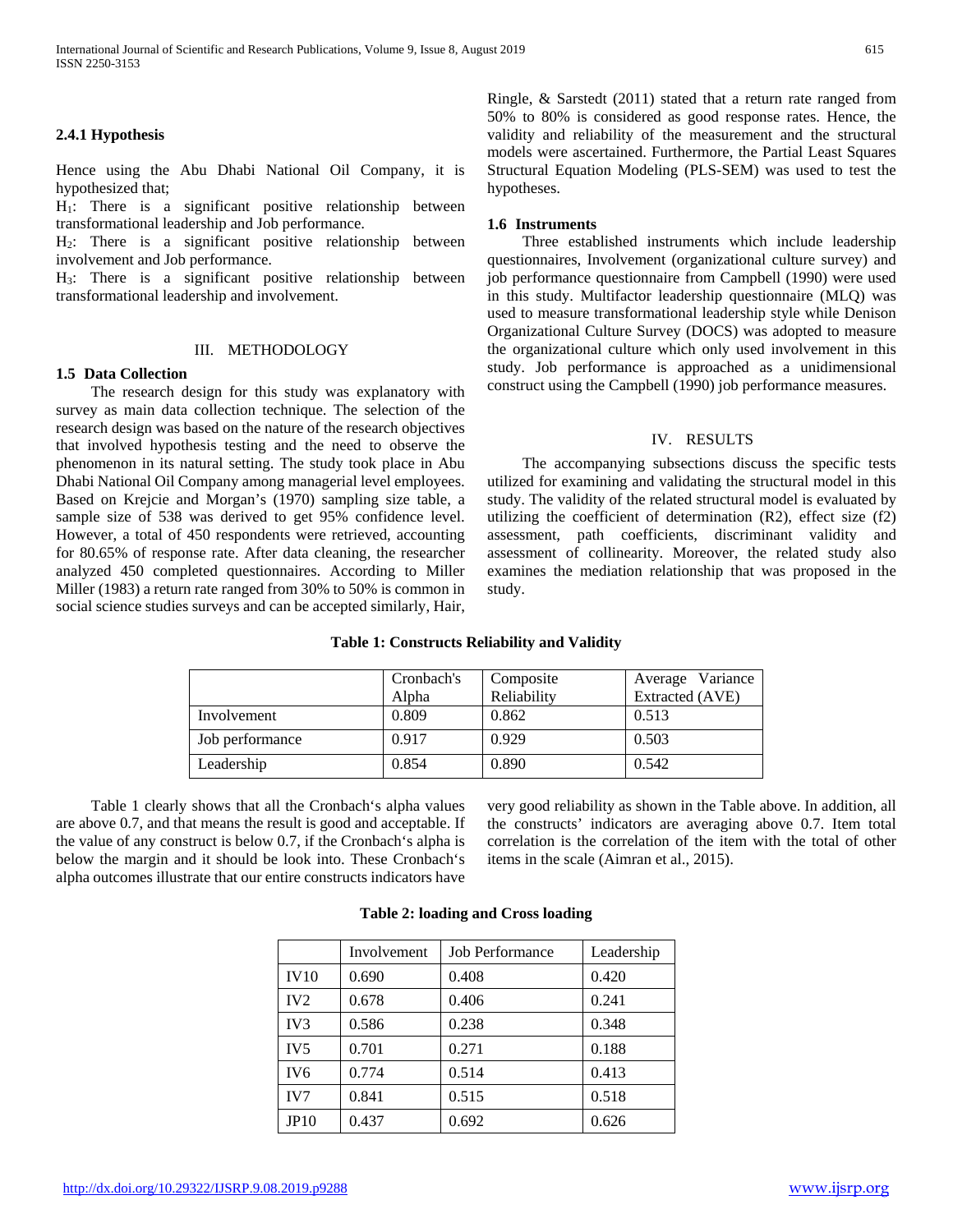Considering such loadings with added value in terms of theoretical sense and the value to be added to the discovery that is been sorted, loadings with values ranging from .40 to .70 can be retained in the model except if the elimination of such loading will result to the increase in convergent validity measures which is subject to the required benchmark. More often, researchers frequently witness weaker outer loadings; such is being realized

when new scales are being created. The loadings of all items exceeded the recommended value of 0.5 with the composite reliability. In order to retain an items in the measurement model, the outer loading must be significant and should be greater than 0.7 (Hair et al., 2013).

## **Table 3: Discriminant Validity**

JP11 0.510 0.776 0.504 JP12 0.353 0.701 0.298 JP13 0.410 0.636 0.473 JP14 0.489 0.810 0.618 JP15 0.344 0.662 0.295 JP16 0.308 0.568 0.425 JP4 0.373 0.765 0.517 JP5 0.460 0.783 0.487 JP6 0.437 0.786 0.502 JP7 0.160 0.621 0.227 JP8 0.435 0.624 0.458 JP9 0.392 0.742 0.504 L11 | 0.441 | 0.558 | 0.827 L12 | 0.484 | 0.541 | 0.834 L13 | 0.219 | 0.467 | 0.701 L20 | 0.542 | 0.483 | 0.515 L5 | 0.350 | 0.460 | 0.769 L7 | 0.338 | 0.500 | 0.820 L8 | 0.150 | 0.387 | 0.629

|                    |       | Involvement   Job Performance | Leadership |
|--------------------|-------|-------------------------------|------------|
| Involvement        | 0.716 |                               |            |
| Job<br>Performance | 0.574 | 0.709                         |            |
| Leadership         | 0.525 | 0.674                         | 0.736      |

 The matrix shows that for all pairwise combinations of all the latent constructs, the correlations are less than the square roots of their respective average variance extracted (AVE). Thus, discriminant validity was achieved among all the study constructs. In addition, to confirm the achievement of discriminant validity in the study, the Heterotrait-Monotrait (HTMT) method was used to

support the proposal of Fornell and Larcker (1981). The HTMT method shows that discriminant validity is achieved when the inter-correlations between a construct of interest with all other constructs are less than 0.85 (Kline, 2015). Similarly, this position has been achieved in this study, as summarized in Table 4.

|  |  | Table 4: Heterotrait-Monotrait Ratio (HTMT) |  |  |
|--|--|---------------------------------------------|--|--|
|--|--|---------------------------------------------|--|--|

|                        | Involvement | Job Performance | Leadership |
|------------------------|-------------|-----------------|------------|
| Involvement            |             |                 |            |
| <b>Job Performance</b> | 0.619       |                 |            |
| Leadership             | 0.607       | 0.713           |            |

| International Journal of Scientific and Research Publications, Volume 9, Issue 8, August 2019 |  |
|-----------------------------------------------------------------------------------------------|--|
| ISSN 2250-3153                                                                                |  |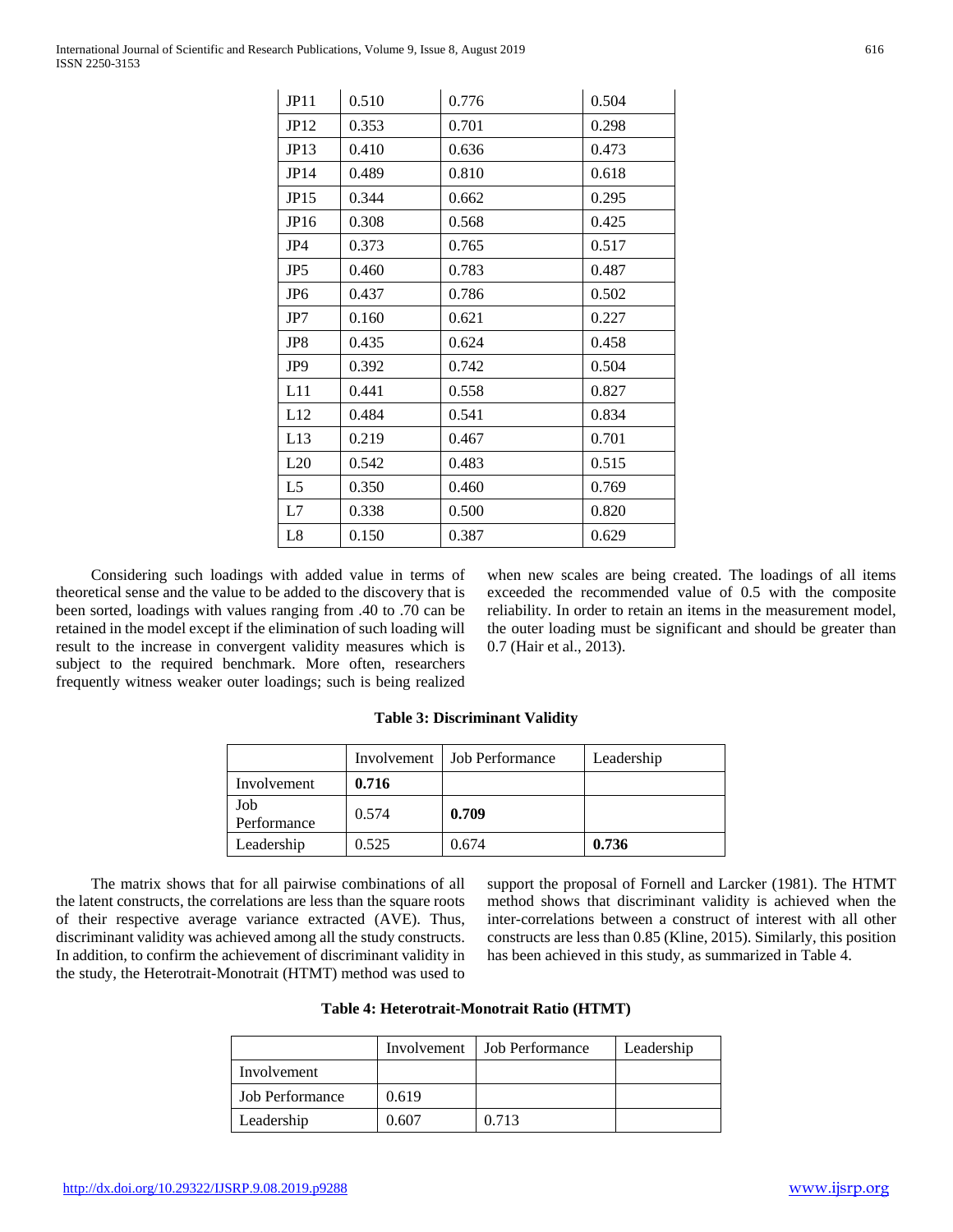Table 4 shows that all the values in the matrix are less than 0.85 for inter-construct correlation, therefore further confirming the achievement of discriminant validity as previously presented in Table 3. Therefore, based on the above results, it can be confidently concluded that the reliability and validity tests conducted on the measurement model are acceptable. The tests confirm that the measurement model for the study is valid and is thus fit to be used to estimate the parameters of the structural model.



**Figure 1: Measurement Model with Constructs and Indicators** 

**Table 5: Path Coefficient**

|             | Involvement | Job         | Leadership |
|-------------|-------------|-------------|------------|
|             |             | performance |            |
| Involvement |             | 0.293       |            |
| Job         |             |             |            |
| Performance |             |             |            |
| Leadership  | 0.503       |             |            |

 According to Hair, Ringle, & Sarstedt (2014) the level or strength of a relationship is measured by the magnitude and significance of the estimates. Path coefficients that are close to  $+1$ are considered to represent strong positive relationships while those that tend towards -1 are considered to represent strong negative relationships. Table 5 shows the results of the path

coefficients since it was evaluated based on magnitude, sign, and significance level, the path coefficients have standard values between -1 to +1. According to the result presented in Table 5; involvement has a positive but not strong relationship on Job performance. Likewise, leadership has a positive relationship on involvement.

|  |  | Table 6: Coefficient of Determination $\mathbb{R}^2$ |  |
|--|--|------------------------------------------------------|--|
|--|--|------------------------------------------------------|--|

|                                     |       | R Square   R Square Adjusted |
|-------------------------------------|-------|------------------------------|
| Involvement                         | 0.253 | 0.251                        |
| Job performance $\vert 0.571 \vert$ |       | 0.568                        |

According to Chin, (2010)  $\mathbb{R}^2$  values of 0.67, 0.33 or 0.19 for dependent variables are considered as substantial, moderate, or weak respectively. Hair et al., (2011) prescribed  $\mathbb{R}^2$  values of 0.75, 0.50, or 0.25 for dependent constructs, which are interpreted as strong, moderate, and weak respectively. Nevertheless,  $R^2$  depends on the correlation. In addition, Falk and Miller, (1992) suggested that  $R^2$ values should be >= 0.10 for the variance explained in the specific unobserved construct to be considered acceptable (Ramayah et al., 2016). Thus, Table 6 presents the  $R^2$  values of this study. The  $R^2$  value for job performance is 0.568, which is considered substantial. Whereas the  $R^2$  value for involvement is 0.253 which is described as moderate.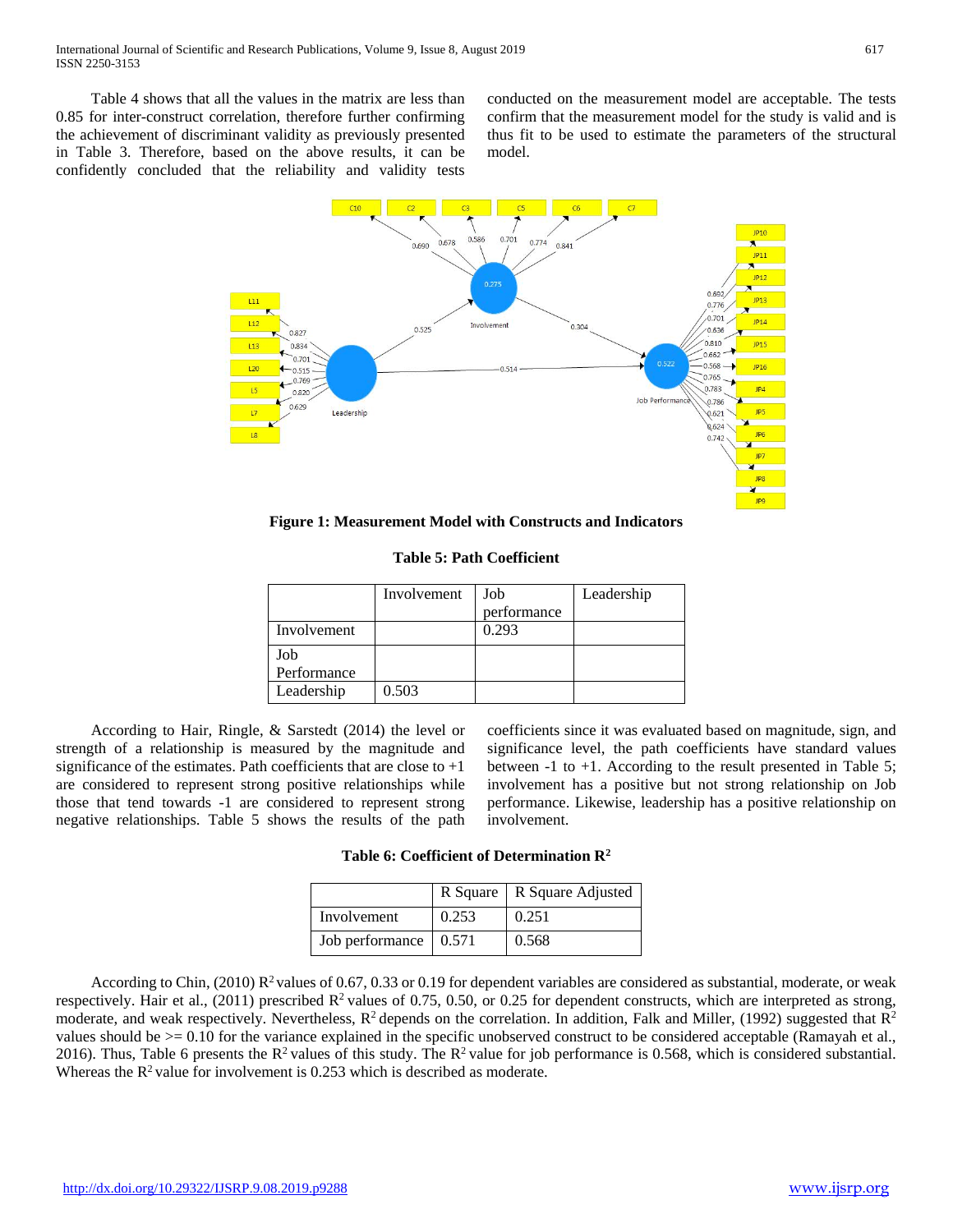|                 | Involvement | Job         | Leadership |
|-----------------|-------------|-------------|------------|
|                 |             | performance |            |
| Involvement     |             | 0.147       |            |
| Job performance |             |             |            |
| Leadership      | 0.338       |             |            |
| Mission         |             | 0.053       |            |

**Table 7: Effect size assessment**

Having measured the  $R^2$  values for the endogenous concept, Hair et al. (2016) proposed that it is also advisable to evaluate or measure the effect of change in it. This estimation is known as the effect size (f<sup>2</sup>) assessment. The categories for its calculation was provided by Cohen, (1988) which are 0.02, 0.15 and 0.35 representing small, medium and large effects respectively (Hair et al. 2016). Thus, as shown in Table 7 the effect size of involvement on job performance is found to be (*f2= 0.147)* which is also considered high. Leadership, on the other hand, has a medium effect on involvement.

|             |               |               | Original   | Sample     | Standard  | <b>Statistics</b><br>т | P Values |
|-------------|---------------|---------------|------------|------------|-----------|------------------------|----------|
|             |               |               | Sample (O) | Mean $(M)$ | Deviation | ( O/STDEV )            |          |
|             |               |               |            |            | (STDEV)   |                        |          |
| Leadership  | $\rightarrow$ | Job           | 0.198      | 0.199      | 0.051     | 3.871                  | 0.000    |
| Performance |               |               |            |            |           |                        |          |
| Leadership  |               | $\rightarrow$ | 0.503      | 0.507      | 0.032     | 15.684                 | 0.000    |
| Involvement |               |               |            |            |           |                        |          |
| Involvement | $\rightarrow$ | Job           | 0.293      | 0.293      | 0.042     | 7.055                  | 0.000    |
| Performance |               |               |            |            |           |                        |          |

## **Table 8: Path Coefficient and Hypothesis Testing**

 The significance of such indirect effect can be determined by the Variance Accounted for Statistic (VAF), which measures the impact of the related indirect effects on the dependent variable, or how much of the dependent variable is explained by the indirect effects through the mediator. With regard to its decision rules, VAF with values that is above 80% indicate full mediation, on the other hand VAF values between 20% and 80% is considered partial mediation. However, VAF values that are less than 20% are considered no mediation (Hair, *et al,* 2014). According to the value of VAF derived, the following conditions relating to mediation effect is specified by Hair et al., (2014):

 $VAF = (p12 * p23) / (p13 + p12 * p23)$ 

- i) If  $0 < VAF < 0.20$ , then No mediation
- ii) If  $0.20 < VAF < 0.80$ , then Partial mediation.
- iii) If  $VAF > 0.80$ , the Full mediation



 **Figure 2: The Mediating effect of Involvement on Leadership and Job performance**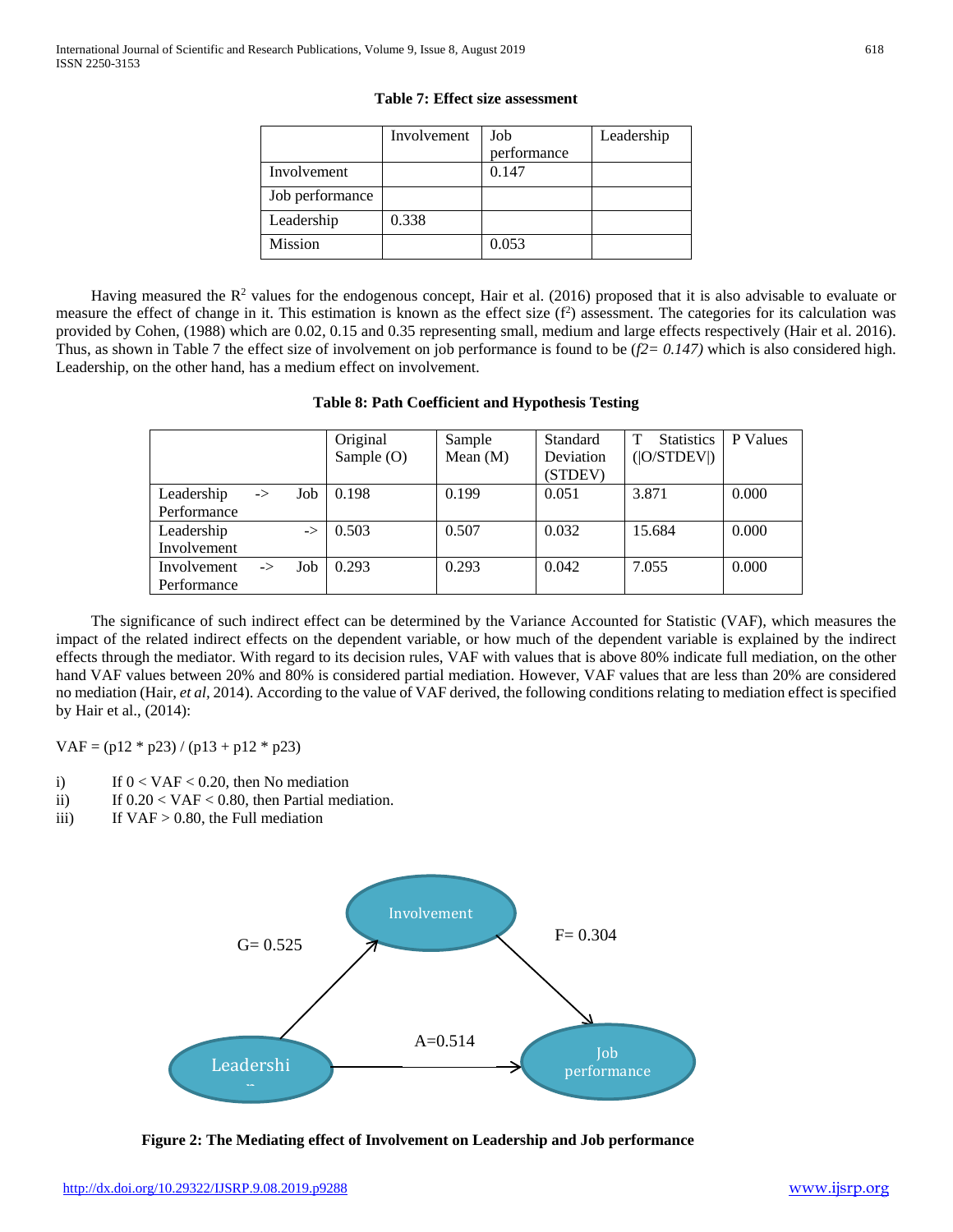$A = 0.514$  $G = 0.525$  $F = 0.304$ Indirect effects =  $G \times F$  $0.293 \times 0.503 = 0.147$ Total effects =  $A + G x F = 0.159$ 

 VAF (variance accounted for) indirect effects divided by the total effect =  $0.159/0.673 = 0.236$ . Therefore, with the VAF result of 0.236, this indicates that there is partial mediation between leadership and job performance mediated by involvement since the value derived ranges between 20% and 80%.

#### V. DISCUSSION AND CONCLUSIONS

 This study is particularly important to undertake as it would contribute significantly to the literature on leadership practices, organizational involvement, and job performance, specifically in the oil and gas industries in the UAE. Furthermore, the study would provide useful and deductive insights to organizational leaders, decision-makers, and strategic planners regarding how oil and gas organizations can evaluate their present strategic workforce plans, practices and policies to increase productivity and performance, consequently enabling ADNOC to restructure its leadership model for increased job performance, thereby, contributing significantly to the economic development of the UAE. Findings of this study will also help to facilitate a better understanding of leadership in organizations regarding the appropriate leadership styles that should be adopted within such organizations.

#### **4.1 Implications**

 The scope of the current study was only limited to a single organization, it is thus recommended that future research extend with study's scope with larger samples to include more organizations across the UAE and other parts of the world, which would help the enhancement and generalization of the outcomes. Likewise, it is recommended that future research should consider a mixed research design. In such design, quantitative as well as qualitative research approaches can be employed to complement each other in order to confirm, compare and contrast the collected data. Hence, Pradeep and Prabhu, (2011) recommended that future researchers who attempt to examine the effect of leadership behabiour on job performance should look into the mediating influences of other organizational behavior and emotional factors that may contribute to employees' job performance; but which were not taken into account by the current study. Therefore, leaders and the management of organizations should understand their employees' attitude and behavior. In addition, people with such leadership qualities should be selected to lead national organizations of the UAE. To enhance employees' job performance, the government of the UAE should amend their policies such that employees are more inclusive in the organizational processes and such employees with skills and talent should award be rewarded accordingly when they perform exceptionally in order to keep them motivated to produce more meaningful outcomes and performances.

## **4.2 Implications**

 Although the data was collected from 450 employees in one of the UAEs reputable national organization. The present study focused only on the managerial level. For this reason, the results of the study may not be generalized to other management levels such as top or low management positions, and to organizations outside of ADNOC. Although some useful deductions and insights emanating from the study, results for this study may only be applicable to ADNOC and to oil and gas companies which share similar characteristics with the Abu Dhabi National Oil Company (ADNOC). Furthermore, the study is also limited in terms of scope and research context. The study was carried out in a developing country i.e. the United Arab Emirates. Since, developing countries do not necessarily share the same characteristics as their developed counterparts especially in terms of social, cultural, political, administrative, economic and technological developments, (Palekar, 2012)., findings from this study may not be applicable to similar research context in developed nations. These distinctive features may have a substantial and significant influence on the outcomes of the study.

#### VI. CONCLUSION

 The key aim of this research was to examine the effect of leadership behaviour on employees' job performance using involvement as a mediator variable in the petrochemical sector in the UAE. A questionnaire depicting the proposed framework constructs was designed to gather primary data for the research. The data was collected from 450 employees working at the Abu Dhabi National Oil Company (ADNOC). This study utilized a quantitative approach. and partial least squares structural equation modeling (PLS-SEM) was used to validate and confirm the research model which examined the hypothesized relationships between the constructs. Findings from the study provide empirical evidence that supports the mediating role of involvement in the relationship between leadership behaviour and job performance. Furthermore, the study findings confirm the influence of both the direct and indirect effects of the independent and mediating variable on job performance. Hence, for organizations to maximize their job performance and effectiveness, middle management leaders are encouraged to demonstrate transformational leadership styles. According to Robbins et al. (2012), transformational leadership builds on transactional leadership and produces a level of followers' effort and performance beyond what transactional leadership alone can provide. But the reverse is not true. Because transformational leaders' express higher levels of concern for people's well-being and appeal to people's values, employees are more likely to believe that the leader cares about them. Based on the findings of this study, it is the hope of the researcher that would not only shed light on or contribute to the literature but more significantly would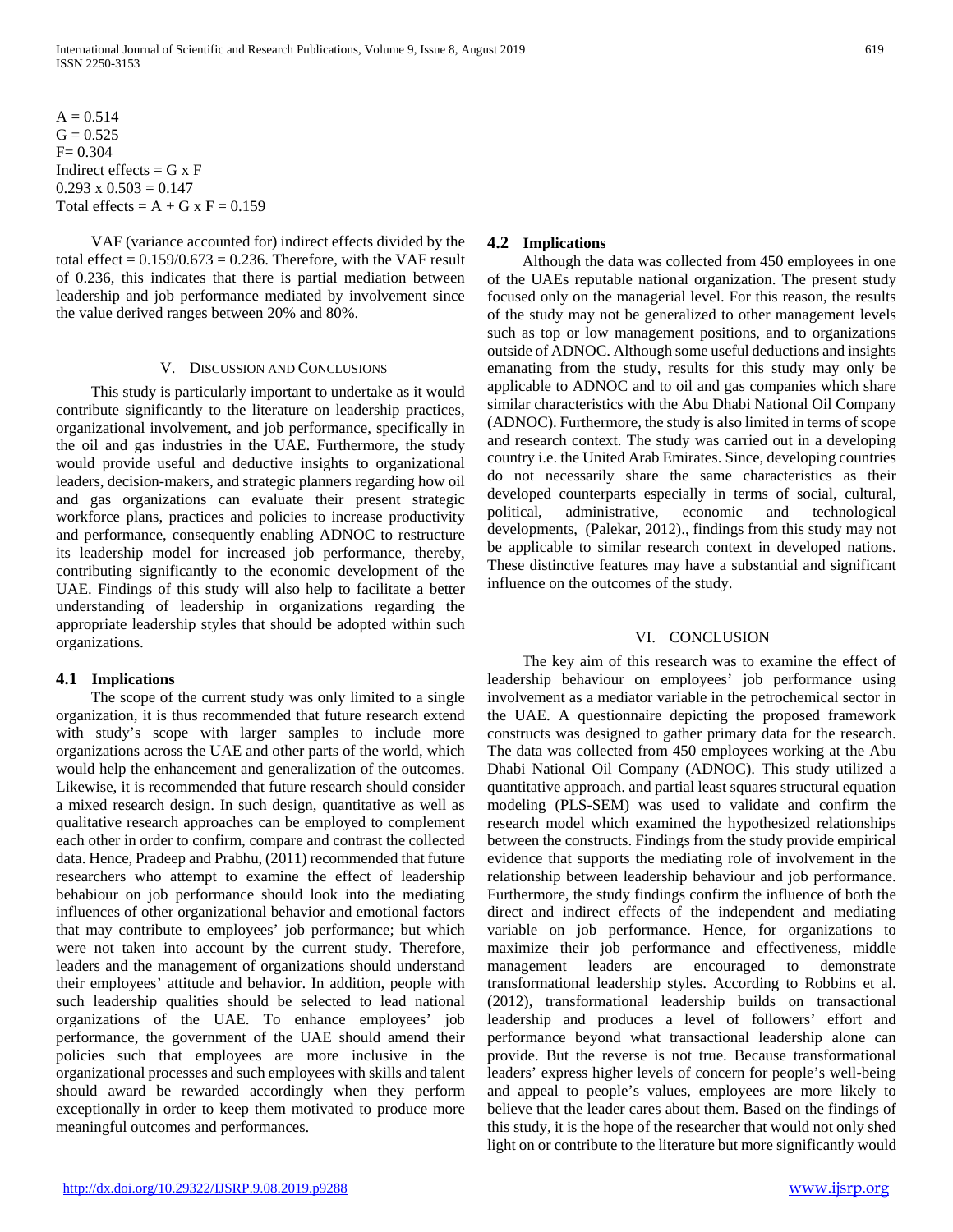help organizations improve the performance of their employees in the petrochemical sector for the overall success of the organization and the UAE economy in general.

#### **REFERENCES**

- [1] Abbas, W., & Asghar, I. (2010). The Role of Leadership in Organizatinal Change: Relating the Successful Organizational Change with Visionary and Innovative Leadership.
- Aimran, A. N., Afthanorhan, W. M., & Razali, N. H. (2015). Moderated Mediation Using Partial Least Square Structural Equation Modeling (PLS-SEM). International Journal of Engineering \& Technology Research, 3(2), 1-10.
- [3] Alrayssi, M. J. (2018). Op-Ed: Adnoc Is Uae's Ubiquitous Vehicle for Economic Diversification. IPS Inter Press Service News Agency. Retrieved from http://www.ipsnews.net/2018/11/op-ed-adnoc-is-uaes-ubiquitousvehicle-for-economic-diversification/
- [4] Amin, M., Shah, S., & Tatlah, I. A. (2013). Impact of Principals/Directors' Leadership Styles on Job Satisfaction of the Faculty Members: Perceptions of the Faculty Members in a Public University of Punjab, Pakistan. Journal of Research, 7(2), 97-112.
- [5] Atkinson, T. N., & Pilgreen, T. (2011). Adopting the Transformational Leadership Perspective in a Complex Research Environment. Research Management Review, 18(1), 42-63.
- Bass, B. M. (1991). From transactional to transformational leadership: Learning to share the vision. Organizational dynamics, 18(3), 19-31.
- [7] Bass, B. M. (1996). A New Paradigm for Leadership: An Inquiry into Transformational Leadership. Tech. rep., DTIC Document.
- [8] Bass, B. M., & Avolio, B. J. (2000). MLQ: Multifactor leadership questionnaire. Mind Garden.
- [9] Bass, B. M., & Bass, R. (2008). The Bass handbook of leadership: Theory, research, and managerial applications. Simon and Schuster.
- [10] Bass, B. M., & Riggio, R. E. (2006). Transformational leadership. Psychology Press.
- [11] Bedawy, and Maher Abdullah, M., Ab Hamid, M. R., Mustafa, Z., Idris, F., & Suradi, N. R. M. (2013). Mediating Effect of Organisational Culture between Leadership Values on Innovation: A Partial Least Squares (Pls) Path-Modeling. Jurnal Teknologi, 63(2).
- [12] Campbell et al (1993). (n.d.). 1 Chapter 5 Understanding Performance Copyright © The McGraw-Hill Companies, Inc. - ppt download. Retrieved December 23, 2018, from https://slideplayer.com/slide/5912626/
- [13] Campbell, J. (1990). Modeling the performance prediction problem in industrial and the impact of HR practices on the performance of business units organizational psychology. Handbook of Industrial and Organizational Psychology (2).
- [14] Casio, W. F. (1992). Managing Human Resource Productivity: Quality of Life Profits. Irwin: McGraw Hill.
- [15] Choi, S. L., Goh, C. F., Adam, M. B. H., & Tan, O. K. (2016). Transformational leadership, empowerment, and job satisfaction: the mediating role of employee empowerment. Human Resources for Health, 14(1), 73. https://doi.org/10.1186/s12960-016-0171-2.
- [16] Denison, D., Hooijberg, R., Lane, N., & Lief, C. (2012). Leading Culture Change in Global Organizations: Aligning Culture and Strategy (Vol. 394): John Wiley & Sons.
- [17] Encarta, M. (2009). Online Encyclopedia, Dictionary, Atlas, and Homework (2009). Encarta MSN Online Dictionary. Retrieved May, 23.
- [18] Gabel-Shemueli, R., Westman, M., Chen, S., & Bahamonde, D. (2019). Does cultural intelligence increase work engagement? The role of idiocentrismallocentrism and organizational culture in MNCs. Cross Cultural & Strategic Management.
- [19] Hair, J. F., Hult, G. T., Ringle, C. M., Sarstedt, M., & Thiele, K. O. (2017). Mirror, mirror on the wall: a comparative evaluation of composite-based structural equation modeling methods. Journal of the Academy of Marketing Science, 1-17.
- [20] Hair, J. F., Hult, G. T., Ringle, C., & Sarstedt, M. (2014(a)). A Primer on Partial Least Squares Structural Equation Modeling (PLS-SEM).
- [21] Hair, J. F., Ringle, C. M., & Sarstedt, M. (2011). PLS-SEM: Indeed a silver bullet. Journal of Marketing theory and Practice, 19(2), 139-152.
- [22] Hair, J. F., Ringle, C. M., & Sarstedt, M. (2012(b)). Editorial-Partial Least Squares: The Better Approach to Structural Equation Modeling? Long Range Planning, 45(5-6), 312-319.
- [23] Hair, J. F., Ringle, C. M., & Sarstedt, M. (2013(a)). Editorial-partial least squares structural equation modeling: Rigorous applications, better results and higher acceptance. Long Range Planning, 46, 1-12.
- [24] Hair, J. F., Sarstedt, M., Hopkins, L., & Kuppelwieser, V. G. (2014). Partial least squares structural equation modeling (PLS-SEM): An emerging tool in business research. European Business Review, 26(2), 106-121.
- [25] Hair, J., Hult, G., Ringle, C., & Sarstedt, M. (2016). A Primer on Partial Least Squares Structural Equation Modeling (PLS-SEM). SAGE Publications.
- [26] Hetland, J., Hetland, H., Bakker, A. B., & Demerouti, E. (2018). Daily transformational leadership and employee job crafting: The role of promotion focus. European Management Journal, 36(6), 746–756. https://doi.org/10.1016/J.EMJ.2018.01.002
- [27] Hoath, N. (2009). Adnoc Playing Key Role in Fuelling Uae Growth for the Future. Retrieved from https://www.emirates247.com/eb247/companiesmarkets/energy-utilities/adnoc-playing-key-role-in-fuelling-uae-growth-forthe-future-2009-12-02-1.21837
- [28] Kehoe, R. R., & Wright, P. M. (2013). The impact of high-performance human resource practices on employees' attitudes and behaviors. Journal of Management, 39(2), 366-391.
- [29] Khademfar, M., & Amiri, S. A. (2013). the relationship between ethical leadership and organizational performance (Small Review on Malaysian Studies). International Journal of Business and Social Science, 4(1), 114-120.
- [30] Kline, R. B. (2015). Principles and practice of structural equation modeling. Guilford publications.
- [31] Kokina, I., & Ostrovska, I. (2014). The Analysis of Organizational Culture with the Denison Model (the Case Study of Latvian Municipality). European Scientific Journal, ESJ, 9(10).
- [32] Krejcie, R. V., & Morgan, D. W. (1970). Determining sample size for research activities. Educ psychol meas.
- [33] Miller, L. E. (1983). Handling nonresponse issues. Journal of Extension, 21  $(5)$ , 45–50.
- [34] Muthuveloo, R., Kathamuthu, K., & Ping, T. A. (2014). Impact of Leadership Styles on Employee Adaptability in Call Center: A Perspective of Telecommunication Industry in Malaysia. Asian Social Science, 10(7), 96.
- [35] Negussie, N., & Demissie, A. (2013). Relationship between leadership styles of nurese managers and nurses'job satisfaction in jimma university specialized hospital. Ethiopian journal of health sciences, 23(1), 50-58.
- [36] News, G. (2018). Adnoc's Strategic Move Will Boost Uae Economy. Gulf News Opinion. Retrieved from https://gulfnews.com/opinion/editorials/adnocs-strategic-move-will-boostuae-economy-1.2221322
- [37] Obasan Kehinde, A., & Hassan Banjo, A. (2014). A Test of the Impact of Leadership Styles on Employee Performance: A Study of Department of Petroleum Resources. International Journal of Management Sciences, 2(3), 149-160.
- [38] Palekar, S. (2012). Development Administration. PHI Learning Pvt. Ltd.
- [39] Salter, C., Harris, M., & McCormack, J. (2014). Bass \& Avolio's Full Range Leadership Model and Moral Development. E-Leader Milan.
- [40] Shaari, H., Salleh, S. M., & Hussin, Z. (2015). The Effect of Brand Leadership Styles on Employees' Brand Citizenship Behavior. Asian Social Science, 11(18), 86.
- [41] Shiva, M. M., & Suar, D. (2012). Transformational leadership, organizational culture, organizational effectiveness, and programme outcomes in nongovernmental organizations. VOLUNTAS: International Journal of Voluntary and Nonprofit Organizations, 23(3), 684-710.
- [42] Siregar, M. (2013). The Effect of Instructional Leadership, Knowledge of Educational Management, Work Motivation and Job Satisfaction to Organizational Commitment of Head of Junior High School (SMP) in Medan, North Sumatera, Indonesia. International Journal of Humanities and Social Science, 3(21), 99-116.
- [43] Suliman, A., & Al Kathairi, M. (2012). Organizational Justice, Commitment and Performance in Developing Countries: The Case of the Uae. Employee Relations, 35(1), 98-115.
- [44] Tafvelin, S. (2013). The Transformational Leadership Process Antecedents, Mechanisms, and Outcomes in the Social Services. UMEA University. Retrieved from www.pixgallery.com